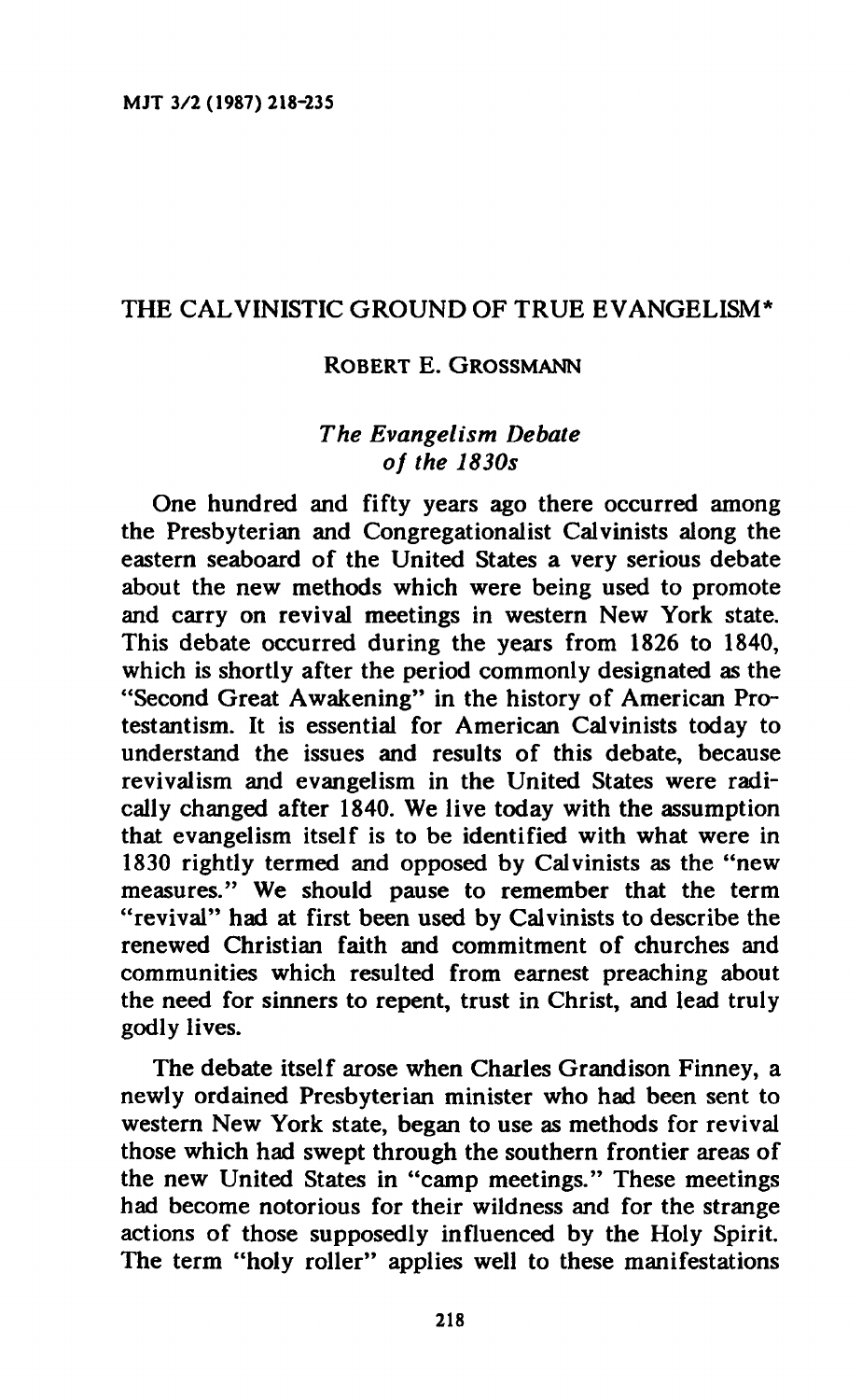**of human behavior under mob psychology. These methods, the "new measures" as they came to be called, had become the stock in trade of the Methodist and Baptist revivalists in the South who had attracted whole area populations to their camp meetings. The new measures caused no less excitement in western New York than they had in the South, but whether this excitement actually led to the salvation of sinners was a question that plagued the Calvinist Presbyterian and Congregationalist ministers who saw true religion as a far more lasting thing than a temporary excitement.** 

**Although there had been a small debate in the South with the advent of camp meetings, there had been no strong opposition to them. The established church in that part of America was the Anglican, and since Methodism was at that time still a part of Anglicanism and the camp meetings at first resembled ordinary Methodist gatherings, opposition to them was neither strong nor sustained. In fact, one of the earliest southern revivalists was an Anglican rector by the name of Devereux Jarret, who had no Methodist connections.<sup>1</sup> More basically, however, there was no strong group of Calvinists in the southern churches to question the new methods on biblical grounds. Thus the methods used in the camp meetings became an accepted part of bringing some form of religion to the raw frontier areas. With notable exceptions, much of modern religion in the American South and on American television continues to manifest the exhibitionism of the camp meeting.** 

**On the other hand, there had been a long and strong Calvinist tradition in New England and the central eastern seaboard area It is here that the "new measures" ran into severe, if in the end unsuccessful, opposition. A strong personality in opposition to the new measures was a man who on any honest reading of history must be ranked with Jonathan Edwards and George Whitefield as one of the most effective preachers in America's past, the staunch Calvinist evangelist Asahel Nettleton. It is an indication of the success of the new measures in overcoming the opposition of the Calvinists in this debate that while the name of Charles Finney is known far and wide, the name of Asahel Nettleton is not even to be**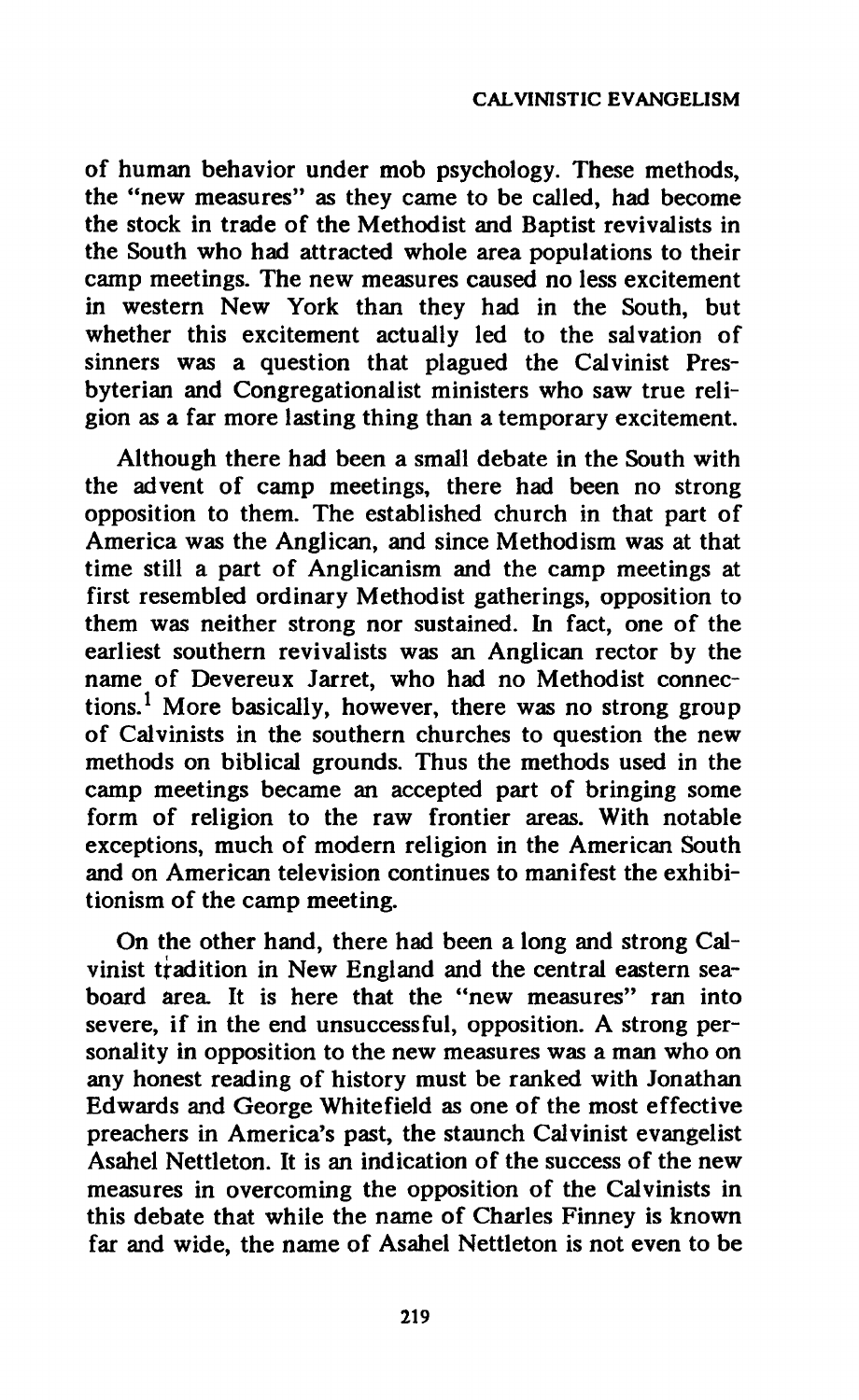**found in many religious encyclopedias; he rates only a brief paragraph in the voluminous Schaff-Herzog encyclopedia.** 

**Finney's methods of revival have indeed become the "American way." Unfortunately, temporary excitement is no more equivalent to true Christianity today than it was a century and a half ago. And yet, just as in 1830, those today who in principle oppose these methods of evangelism are considered by many to oppose evangelism itself, and to be in disobedience to the Lord. Even worse than that, we live not only with Finney's methods, we live also with the truly devastating results of those methods in the attitude of the community toward biblical Christianity and the pastoral ministry. This is not to say that no one has ever come to true faith under the use of Finney's methods or from evangelism based on his methods. However, we do hold that this is one of those cases where we may not do evil that good may come, and that the Lord can use a crooked arrow to hit the target.** 

**No one was in a better position by experience and practice to oppose Finney than Nettleton, for Nettleton had cut his evangelistic teeth in an area where certain excitement methods of evangelism had produced bitter fruit during the First Great Awakening. Nettleton knew firsthand the results in a community which follows excitement evangelism. But he was not a writer, and so while he met with Finney to try to dissuade him of his methods, his only writing on the subject was in the form of a letter and it was not followed up for some time, partly because of his own precarious health. Nevertheless, Nettleton's vigorous Calvinism and the truly amazing fruit of his efforts in evangelism make his opinions and methods worthy of our study, as well as our emulation.** 

**Only when we fully understand the issues involved in the American debate on evangelism that occurred in these years from 1826 to 1840, will we as Calvinists really understand the so-called evangelism of today and be able to respond with biblical ideas and methods. To advance that understanding, let us now examine the Calvinistic beginnings of revival on the North American continent.**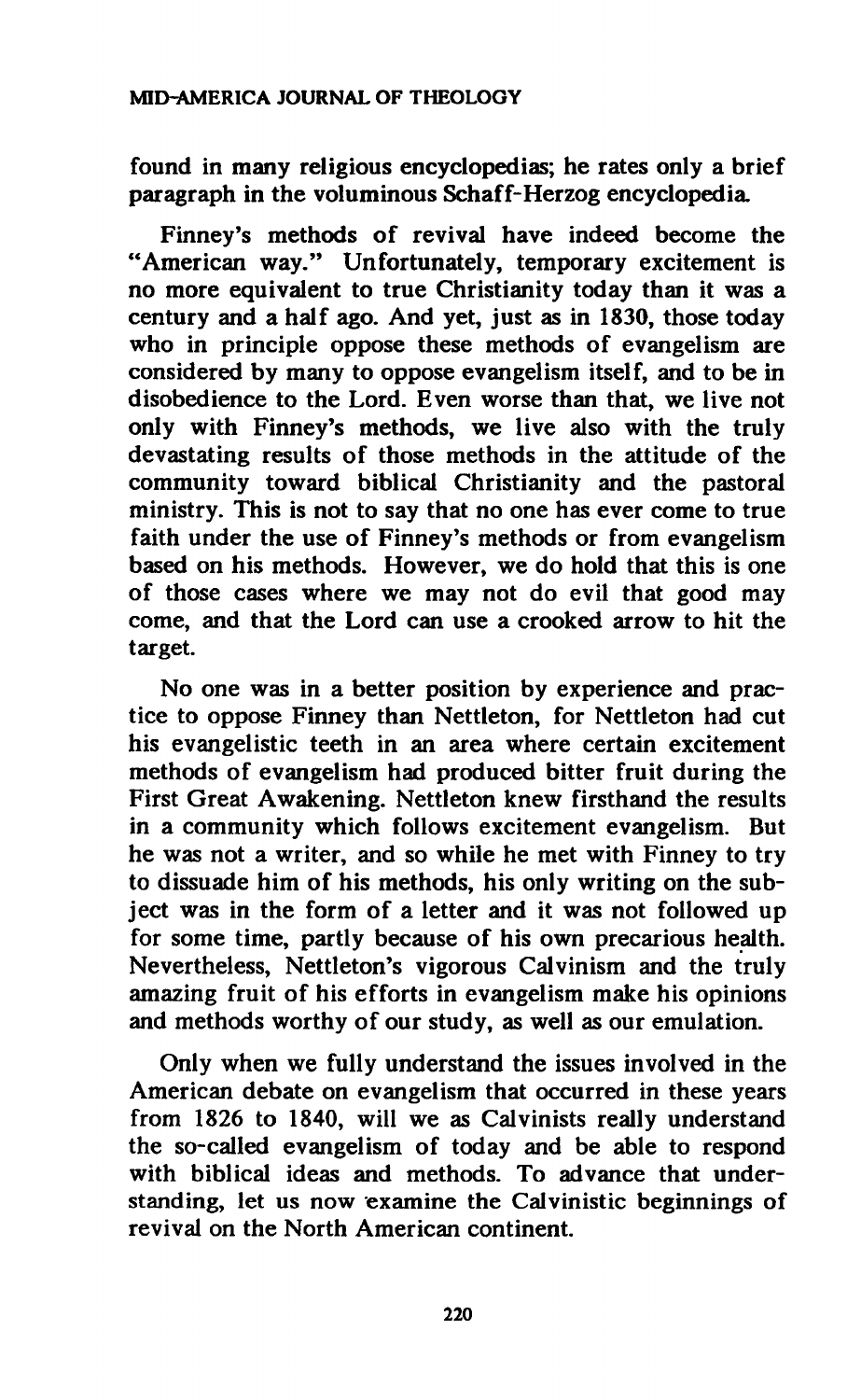# *The Calvinistic Beginnings of North American Revival*

**American religious historian William Warren Sweet, who spent his teaching career at the University of Chicago and at Southern Methodist University,<sup>2</sup> can hardly be called a Calvinist. Yet he makes eminently clear that the seeding, watering and pruning of the tree of the serious revival of Christianity in the new world was done by Calvinists. Sweet remarks with some surprise, "In the history of revivalism the outstanding individual revivalists have been Calvinists: exactly contrary to what might have been expected."<sup>3</sup>**

**Sweet's explanation for what he sees as an anomoly is worthy of note: "Fortunately, the great Calvinist preachers have not been consistent Calvinists; and they have gone ahead in spite of their doctrine of election, as though there was hope for every man."<sup>4</sup> The great Edwards, and Nettleton too, would doubtless find this an extreme caricature of their doctrine; nevertheless it is one that even today is in various forms a part of the attitude of both Calvinists and non-Calvinists alike. "Calvinists are just not interested in evangelism," we hear; "You have to be an Arminian, or at least a semi-Arminian to be successful in bringing people to the Lord." The problem is that for some Calvinists, this picture has become a self-fulfilling prophecy. Calvinism is supposed to be incompatible with evangelism, so why be concerned about it?** 

**Revival in North America had its beginnings first and foremost from the Dutch Reformed. Pastor Theodore Freylinghuysen became, at the age of 29, the pastor of three Dutch Reformed congregations in the Raritan Valley in central New Jersey. Born in Germany near the Dutch border, he learned the Dutch language and entered the ministry of the Dutch Reformed Church, where he associated himself with the pietist movement. From the copies of his sermons still extant we find that his preaching was very seriously directed toward individual faith, and was even abusive at times. Nevertheless, even though he was opposed by a number of fellow pastors, and the matter was appealed to the Netherlands, he was never proven to be anything but a standard**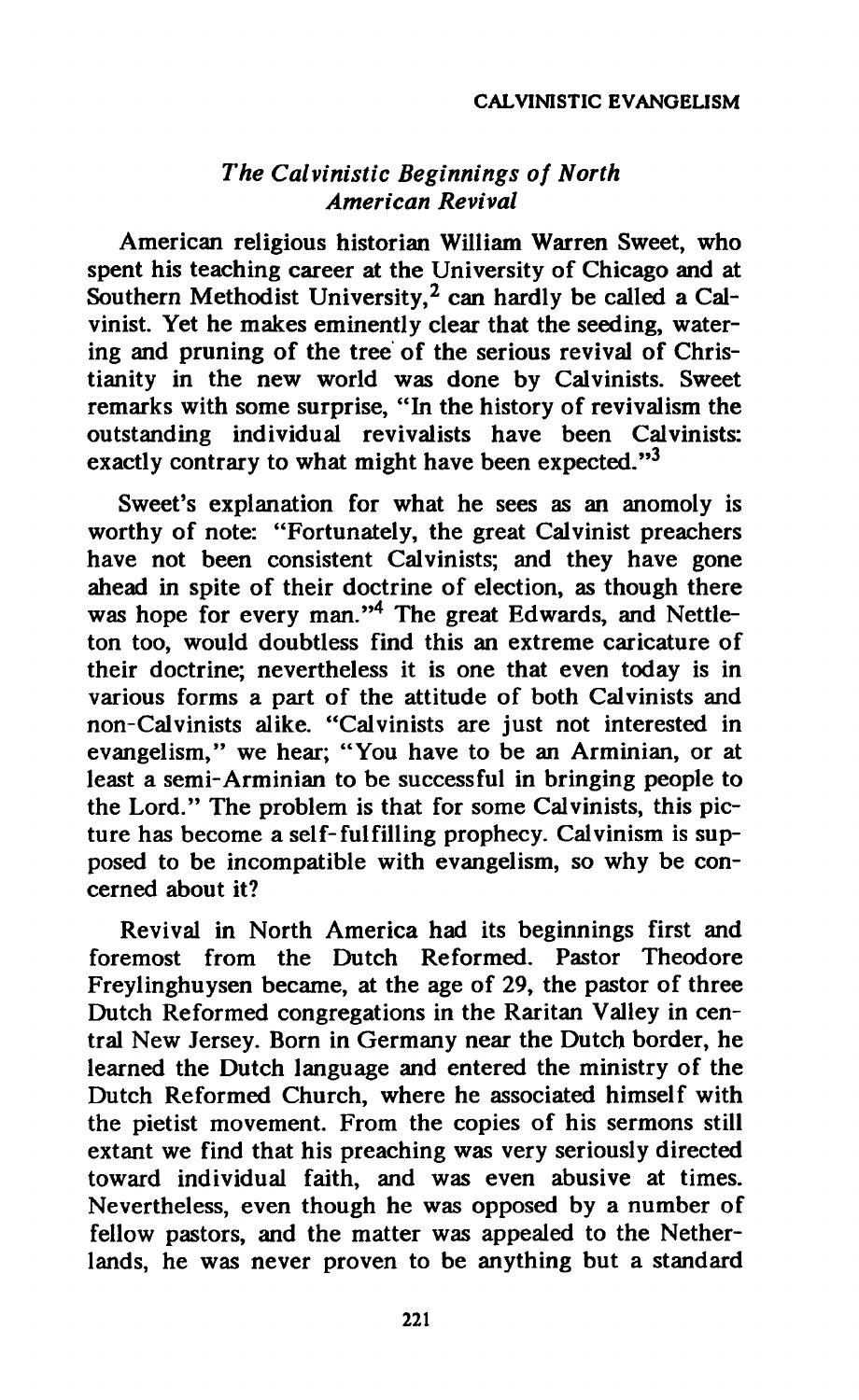**Calvinist. Thus, of course, Sweet's comment is appropriate.** 

**Freylinghuysen produced five sons, all of whom followed in his ways in their ministries among the Dutch Reformed. Theodore's efforts to help bring the young Gilbert Tennant to be pastor for the Presbyterians in the neighborhood became a means to spread his influence to that denomination. Young Tennant, one of the sons of the Rev. William Tennant, Sr., who was the founder and teacher of ministerial students in the now famous "Log College," soon began to follow the senior Freylinghuysen's example in preaching personal repentance and righteous living. Subsequent history finds Gilbert Tennant's two brothers, as well as other graduates of the Log College, laboring for revival among those of Presbyterian background. We must remember that among the colonists in those days approximately one in seven was a member of a church, though with few exceptions they had been members of state churches in the countries from which they had emigrated. The fields of North America were white unto harvest.** 

**One of the Log College evangelists, Samuel Davies, demonstrates the theology and practice that characterized this older Calvinist revivalism. Davies spent ten years in Virginia (1748-1758) where "unlike the revival elsewhere, the Virginia phase of the Presbyterian awakening was largely free from extravagances and excessive emotionalism."<sup>5</sup> Davies' Calvinism made him of some concern to the Anglicans of Virginia, but he found few enemies among the nonrevivalist Presbyterians. Davies ended his career as President of Princeton, the Calvinism of which institution in those days is not only unquestionable, but legendary.** 

**Other revivals in New England under the leadership of such men as Jonathan Edwards, who graduated from Yale in 1720, and Jonathan Dickinson, who had graduated from the same institution fourteen years earlier, were under distinctly Calvinistic leadership and preaching. The only distinction from some of the other preaching by Calvinists in those days was that it was very personally directed and it most seriously called each hearer to make certain that he had believed the gospel in his heart. The notion of a personal "conversion**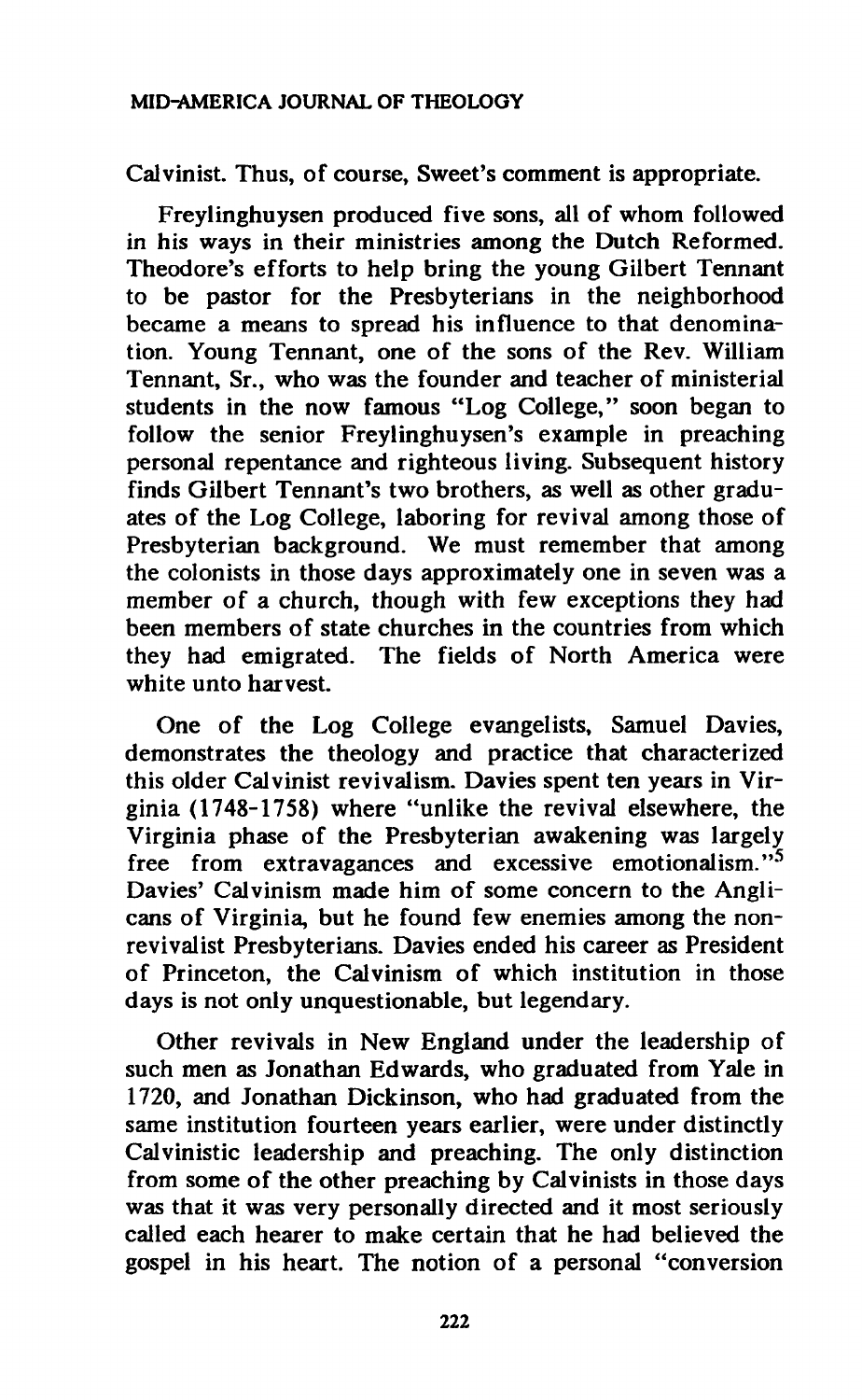**experience" as a necessary part of coming to true faith is one that was common in those days, especially among Calvinists of Puritan background. These Calvinist revivals happened, however, not as a result of preachers trying to produce such experiences in their hearers. Their very Calvinism kept them from attempting such a course. Indeed, at the beginning of this First Great Awakening Edwards and others proclaimed themselves to be most surprised at what had happened and declared clearly that it was a sovereign work of God which they had witnessed.<sup>6</sup>**

**There were those among the settled ministers of the Reformed and Presbyterian churches who opposed the works of Freylinghuysen and the Tennants, so much so that the revivalist New Brunswick Presbytery was expelled from the Synod of the Presbyterian Church in 1741, and Freylinghuysen was accused of heresy. This opposition was not without good reason, for both of their groups sometimes used abusive language in their preaching. In particular, Gilbert Tennant preached a sermon on the "Dangers of an Unconverted Ministry," in which he applied some choice and pungent similes to describe some of his colleagues.<sup>7</sup> It is of note that Tennant later apologized and repented publicly for this abuse of fellow ministers and the Presbyterian Church was reunited in 1758.<sup>8</sup> Nevertheless, the First Great Awakening occurred under the ministry of men who were all very Calvinistic in their theology.** 

# *The Second Great Awakening: Also Calvinistic*

**A study of the theology of those ministers who were responsible for the Second Great Awakening, as the period from 1792 to 1808 has come to be called, shows that they also were Calvinists. To be sure, the Calvinism of some of the leaders in this second awakening was somewhat modified in order to give more credence to the supposed abilities of the unregenerate man. Nevertheless, a large number of both Presbyterian and Congregationalist pastors continued to hold the robust Calvinism of the Westminster Confession.** 

**Prominent in this modification of Calvinism was the Hopkinsian school of thought which denied the imputation of**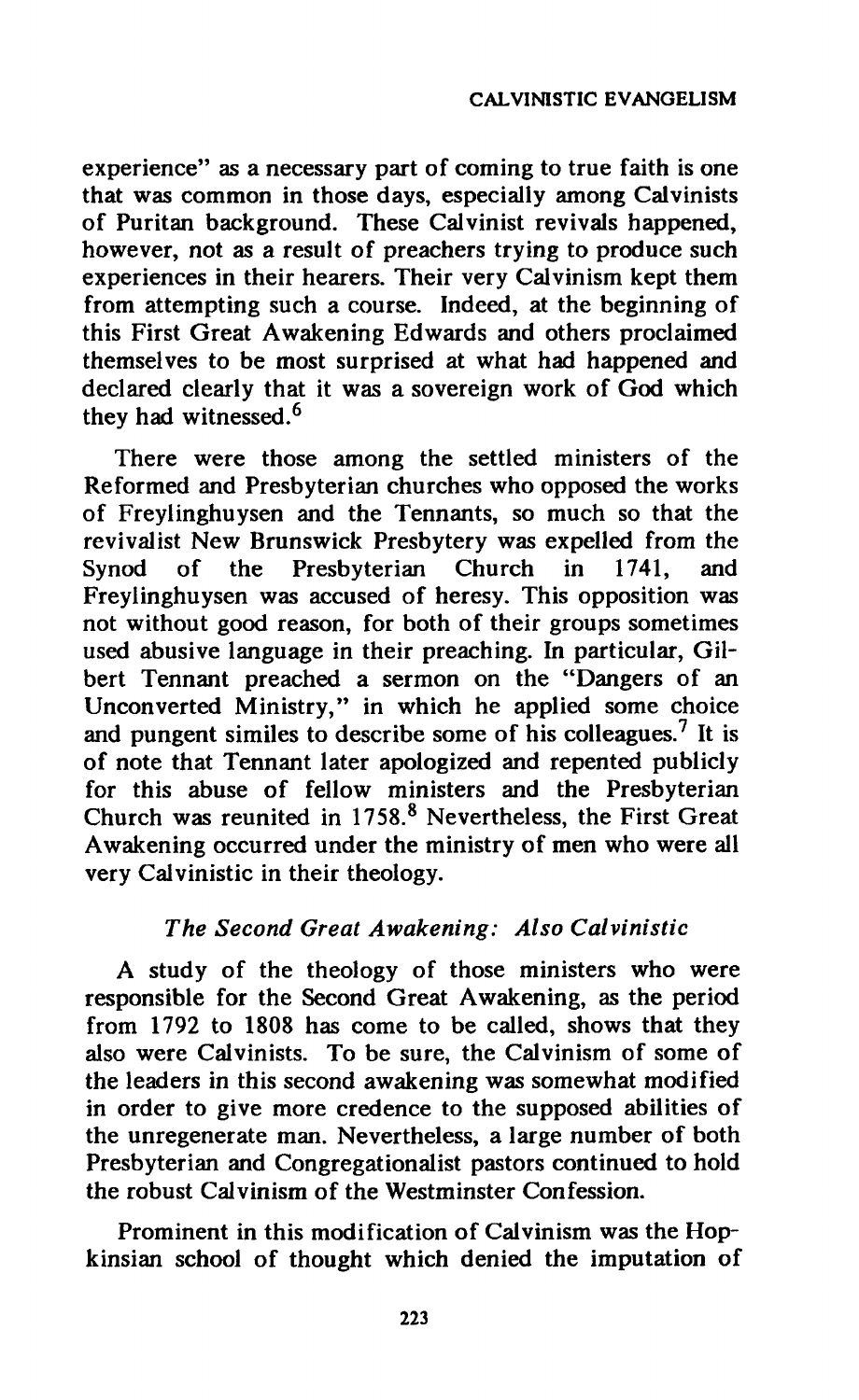**Adam's sin and limited depravity to man's will, rather than ascribing it to his nature.<sup>9</sup> A famous member of this school of thought, Timothy Dwight, who was president and professor of divinity at Yale after 1795, saw the conversion of one-third of the student body under his chapel preaching.** 

**During this time a controversy arose among the students a Yale which demonstrates the nature of the division among these Calvinists. President Dwight held that the unregenerate might use the means of grace, particularly prayer as a means of grace, to good effect and without abusing it. Many of his students, including Asahel Nettleton, of whom we will hear more shortly, disagreed heartily with this view, as did most of the New England ministers.<sup>10</sup> To Nettleton, Dwight's view destroyed entirely the difference between the regenerate and the unregenerate.<sup>11</sup> This was simply not acceptable.** 

# *The Work of Asahel Nettleton*

**The evangelistic ministry of Asahel Nettleton makes him a fitting capstone for the Second Great Awakening. He stands out in the view of his own contemporaries as the one major figure in that event, even though his ministry technically followed its usually given end date of 1808. Lyman Beecher, himself famous as a pastor and evangelist of this awakening, says of Nettleton, "Considering the extent of his influence, I regard him as beyond comparison, the greatest benefactor which God has given this nation; and through his influence in promoting pure and powerful revivals of religion, as destined to be one of the greatest benefactors of the world. . . . "<sup>12</sup> J.F. Thornbury, Nettleton's most recent biographer (1977) remarks that Beecher's "high praise seems extravagant, but one who has read the first-hand accounts of what God accomplished through him [Nettleton] can understand why men like Beecher thought so highly of him."** 

**Nettleton was strongly committed to the Calvinistic doctrines of grace. These doctrines were not peripheral, but central to his preaching and methods of evangelism. He avoided at all costs the idea that the unsaved could do anything for themselves. Even their prayer was sin, in his view,**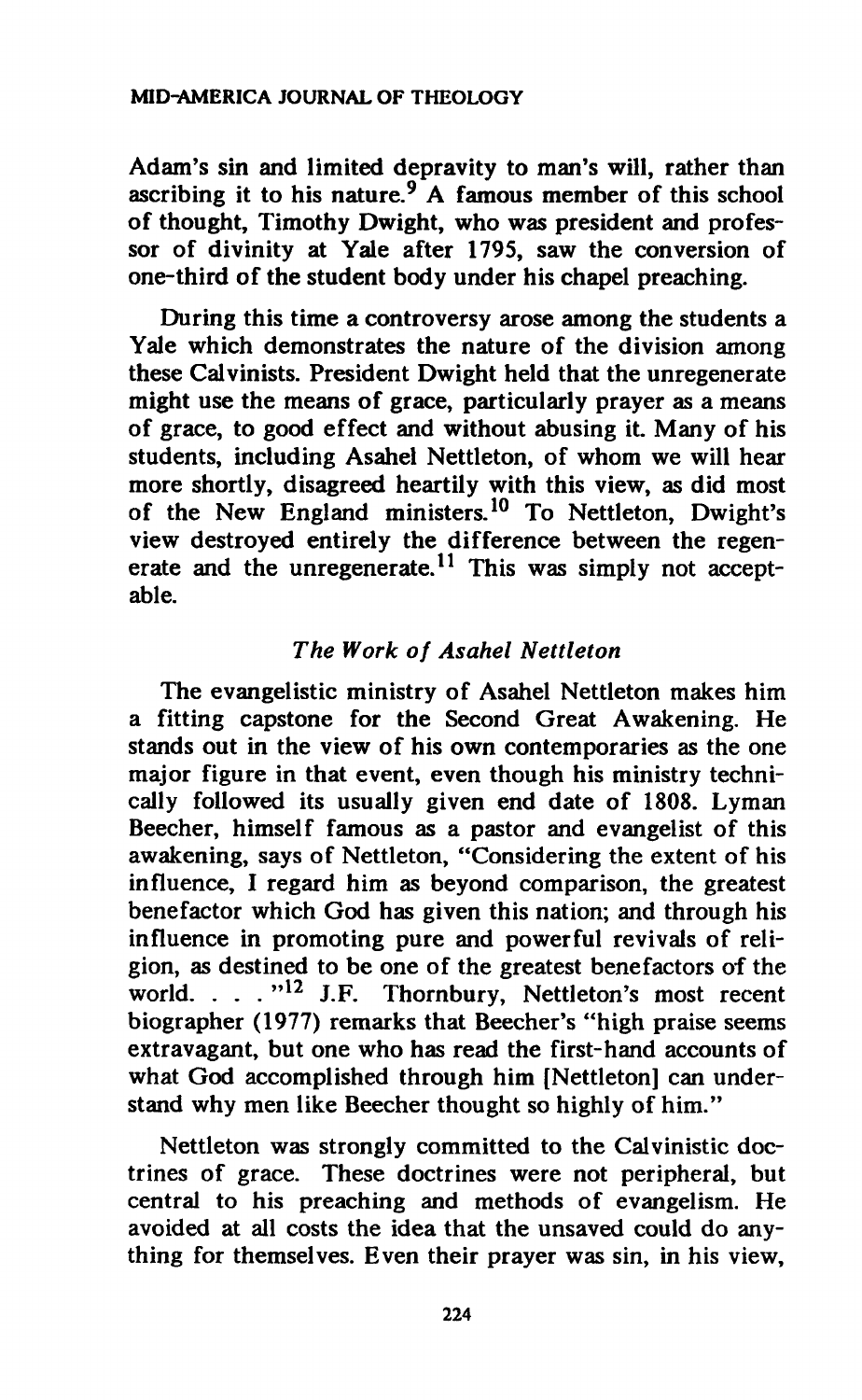### **CALVINISTIC EVANGELISM**

**because they would be praying out of an unregenerate heart. Furthermore, the purpose of their prayer would be to obtain personally the comfort of salvation for themselves, and not to bring glory to God by that possibility. Such prayer, Nettleton believed, could never expect God's approbation. To prove this, he pointed out that the unbeliever is by nature a "double-minded man," and then quoted James 1:7 concerning such a man, "Let not that man suppose that he will receive anything from the Lord." Nettleton's Calvinism was both serious and applied.** 

**Though baptized in infancy in the Congregationalist Church and brought up with some religious instruction, Nettleton made no profession of faith until at the age of 18 he became more and more uncomfortable with his sins. Then during the ministry of a temporary pastor in the local church he found relief after a period of about ten months of uncertainty about his salvation. The death of his father in that same year made it imperative that he, as the oldest son, remain on the farm, so it was not until he was 22 years old that he was able to enter Yale in 1805.** 

**Following college and further theological studies, Nettleton was licensed to preach on May 28, 1811, by the West Association of New Haven County, Connecticut. By this time he had purposed to spend his ministerial life on the foreign mission field rather than in his own country. However, the machinery for sending foreign missionaries was not available in 1811 and while Nettleton waited for it to be established, he began to preach in vacant congregations.** 

**Several of Nettleton's first assignments in vacant congregations were in an area of eastern Connecticut where the villages had become known as religious "waste places." These places had been laid waste, that is, made inhospitable to any kind of religious movement, as a result of the work of the Rev. James Davenport.<sup>13</sup> Davenport had been one of the later workers in the First Great Awakening and shortly after his ordination in 1738 had become acquainted with George Whitefield, who was then on a preaching tour of the Colonies. Davenport, however, did not follow the sober and conservative methods of the other revivalists. He began**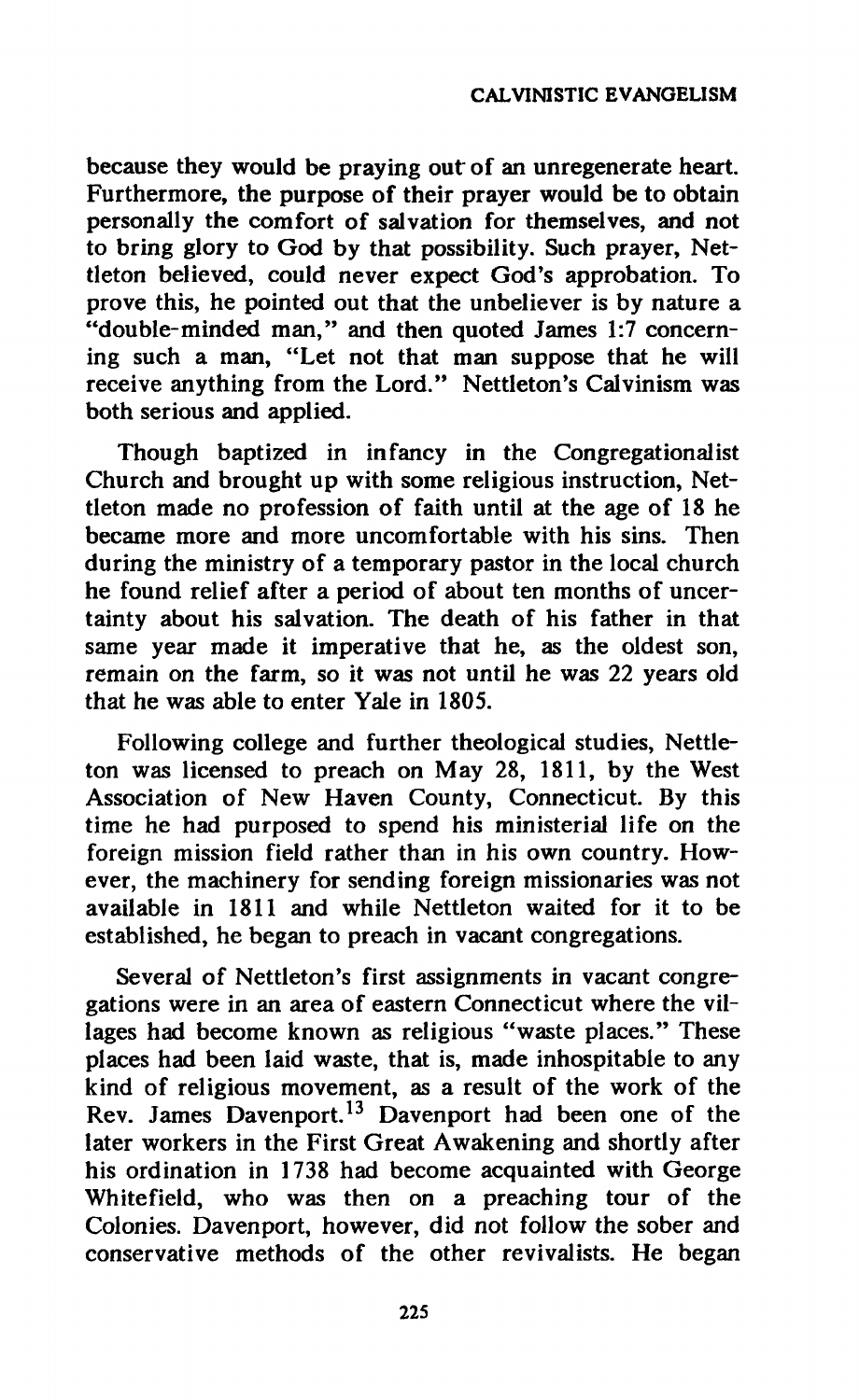### **MID-AMERICA JOURNAL OF THEOLOGY**

**immediately to single out people who had professed repentance at his meetings by calling them "Brother" or "Sister," while addressing other Christians simply as "Mr." or "Mrs." On one occasion he preached to his congregation for 24 hours without stopping. It was not long before he looked at other pastors as being "dead wood" and attempted revivals in their areas without seeking their permission or cooperation.** 

**It did not take Nettleton long to realize that the deadness to religion he found in the area was a direct result of these "excitement" methods of revivalism. While he was unable to penetrate into the malaise of the region, he did learn very well what an evangelist should not do, and he learned the importance of the ministry of the Word of God by settled pastors. As a result of this experience and his own later work as an evangelist, Nettleton became absolutely convinced of the necessity of avoiding excitement methods. Furthermore, in 1820, after he himself had been laboring for nine years in preaching from place to place, he advised the General Association of Connecticut against a proposal to send out a number of "itinerant" evangelists.<sup>14</sup>**

**Nettleton began his work of itinerant evangelism by accepting invitations to preach in vacant congregations. He did not seek specifically evangelistic work at the beginning, and he never became a type of the modern one-week stand evangelist, even after he had spent many years in the work. He always spent at least six weeks in a place, usually about three months, and always when he did enter a town or city to help with a hoped-for revival, it was at the invitation of a settled minister of a Presbyterian or Congregationalist congregation. It should be remembered, parenthetically, that during this time the Presbyterians and Congregationalists in New England worked together cooperatively as denominations according to an agreement called the Plan of Union, which had been adopted in 1801.** 

**Nettleton pursued throughout his ministry the work in which, contrary to his own wishes, he had now made his career. Opportunity to work in foreign missions never came his way, even though he did not give up the idea for at least**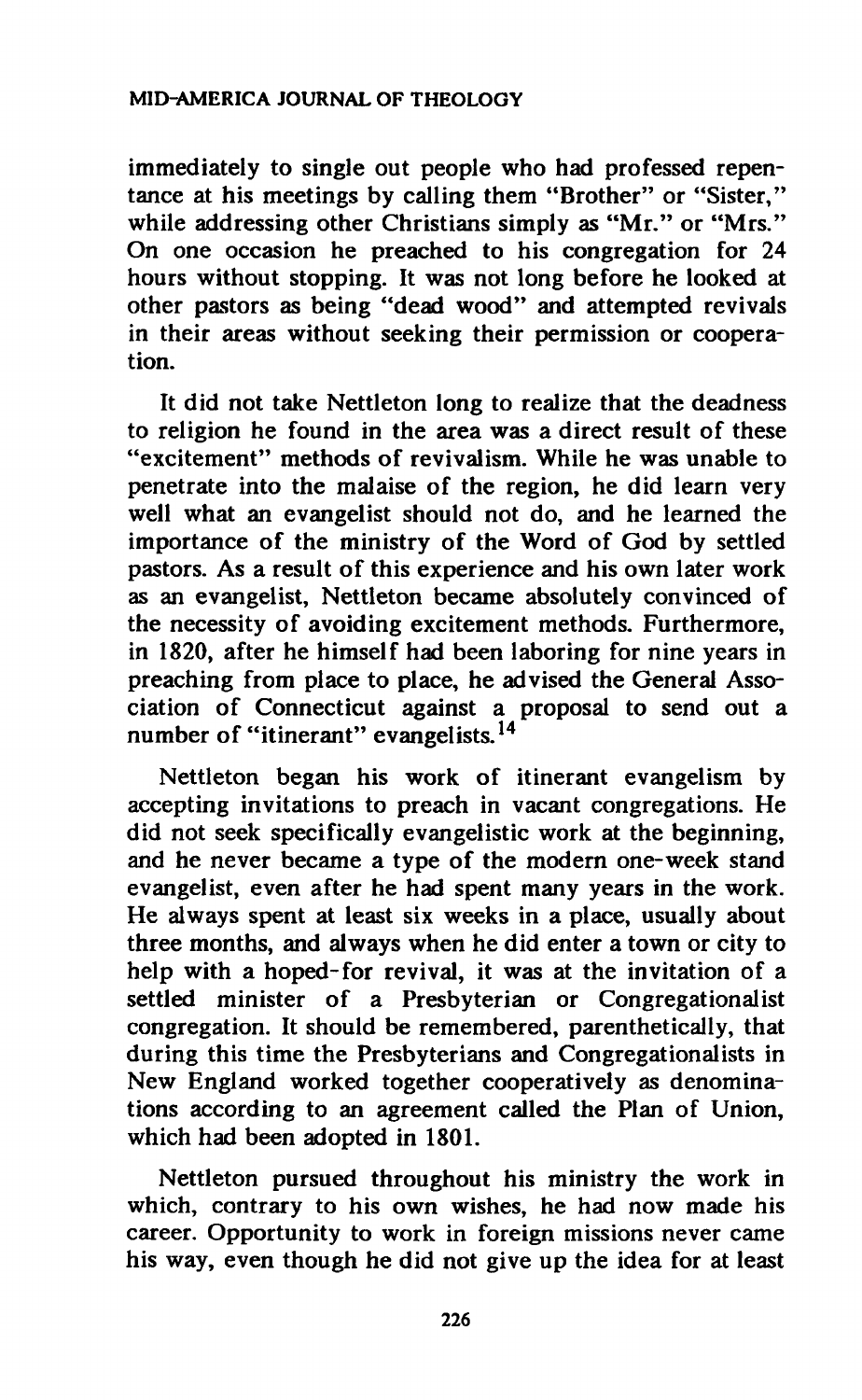**ten years. Later, after a bout with typhoid fever, such work**  health never completely **returned.<sup>15</sup> He did, however, continue to preach as much as he was able and even made a preaching visit to England in 1831. In 1833 he was appointed Professor of Pastoral Duty at the Theological Institute of the newly-formed Pastoral Union of Connecticut. Though declining the appointment, he did move to East Windsor where the Institute was located, and gave lectures as he was able. He died in 1844 after several years of ill health.** 

**The methods Nettleton followed in evangelism were crafted in accord with his Calvinistic theology and his conviction that evangelism is nothing more or less than preaching the Word of God. His contemporary biographer, Bennet Tyler, points out that he improved rather than detracted from the theology of the churches by preaching the doctrines**  of Calvinism most plainly and forcefully.<sup>16</sup> He forbade out**ward manifestations of the emotional turmoil that sometimes accompanies the conviction of sins, and he advised those who expressed conviction or were beginning to trust in Christ, that they not make a public display but retire to the privacy of their own dwellings to think <sup>f</sup>soberly of their future in this life and in eternity. He was ever on guard against counting converts and he opposed the use of the "anxious bench" where, in some revivals, those anxious for salvation were instructed to sit publicly so that they might receive the benefits of personal prayer for their souls. He rejected the naming of individuals in public prayer as well as the practice of allowing women to lead in prayer in a mixed gathering. His preaching was directly to the heart of the matter, to the reality of sin and of man's guilt before God, and to the work of Christ as the only way of atonement.** 

**The preaching and methods of Nettleton were tremendously blessed with true converts. While he preached most often in small communities and never had the use of electronic media, it is recorded that somewhere between twenty and thirty thousand people became serious Christians as a result of his ministry. This estimate comes not from any socalled "revival statistics," but from the testimony of the**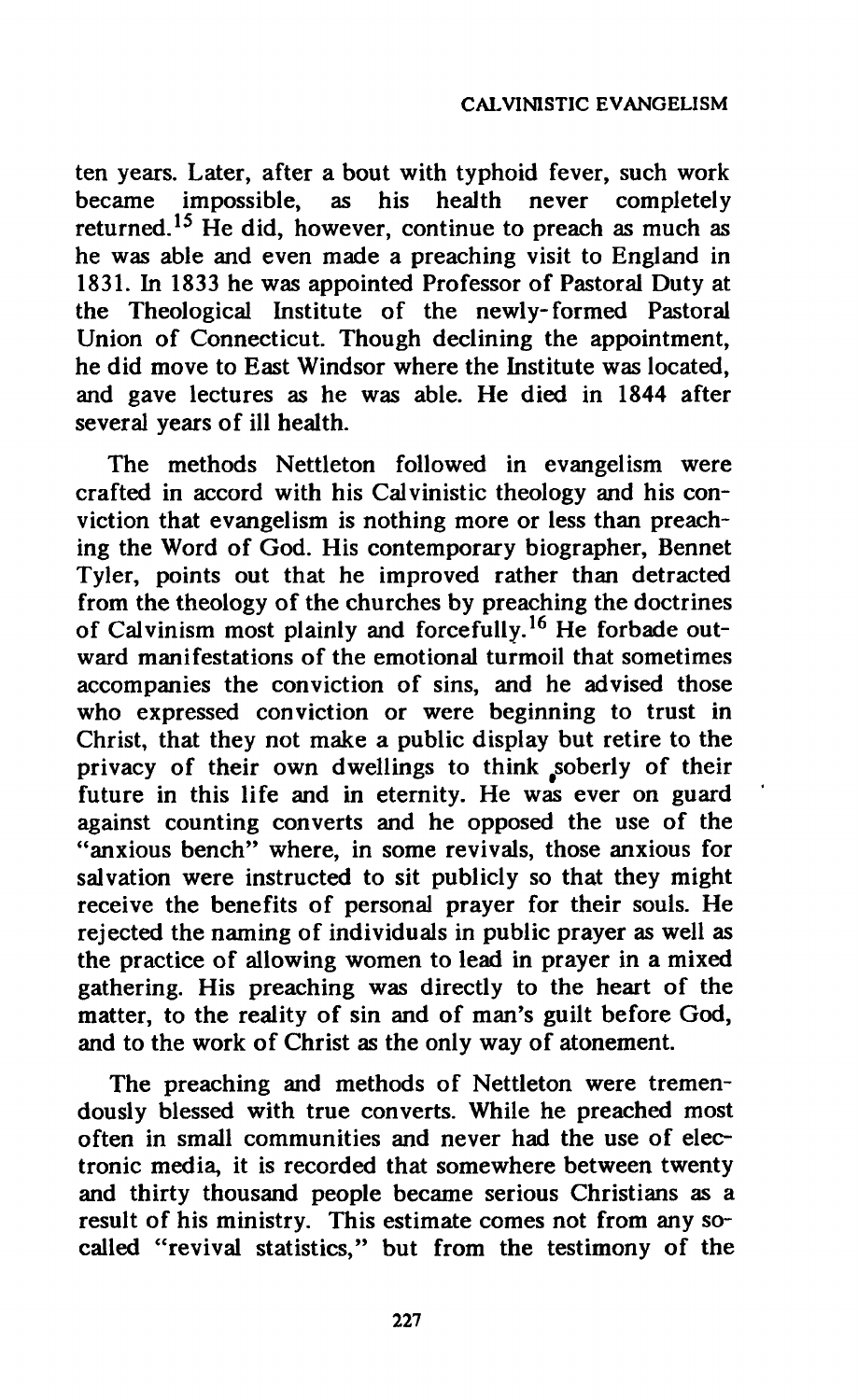**pastors of the churches in the communities where he had preached. Indeed, what is most impressive about this estimate is that it is declared again and again that these converts almost invariably continued to be sound church members twenty and thirty years later. The Holy Spirit used Nettleton's evangelism to produce lasting results and backsliders were the exception rather than the rule.<sup>17</sup>**

# *Finney and the "New Measures"*

**It is into this long history of Calvinistic revival, toward the end of Nettleton's career, that Charles Finney arrived with his "new measures." We will leave the description of the life and work of Finney to his many biographers and admirers. But it must be pointed out that although ordained in the Presbyterian Church, he had not been theologically trained in the normal way, and his theology was decidedly Arminian. Finney had begun a career as a lawyer before he became seriously interested in religion. He underwent a conversion experience in 1821 and almost immediately felt a desire to preach.** 

**After studying two years with his local pastor, the Rev. George Gale, Finney sought and obtained licensure from his local Presbyterian council. Six months later he was again examined and ordained, even though he later confessed that he had not read the Westminster Confession and had rejected his own pastor's theology.<sup>18</sup> In fact, his theology was directly contrary to that of the Confession he had promised to uphold. His rejection of Calvinism was thorough. He rejected the teaching of man's depravity through the fall, the imputation of Adam's sin, the satisfaction theory of the atonement, and the inward and efficacious work of the Holy Spirit in regeneration.<sup>19</sup> These ideas he considered to be "contrary to reason," and he took the typically Arminian line of reasoning against total inability by regarding it incredible that God would require men to do things they were not morally capable of performing.** 

**Finney's methods of evangelism reflected his theology. If sin consists simply and solely in the voluntary acts of the mind, as he believed, it is not surprising that repentance and**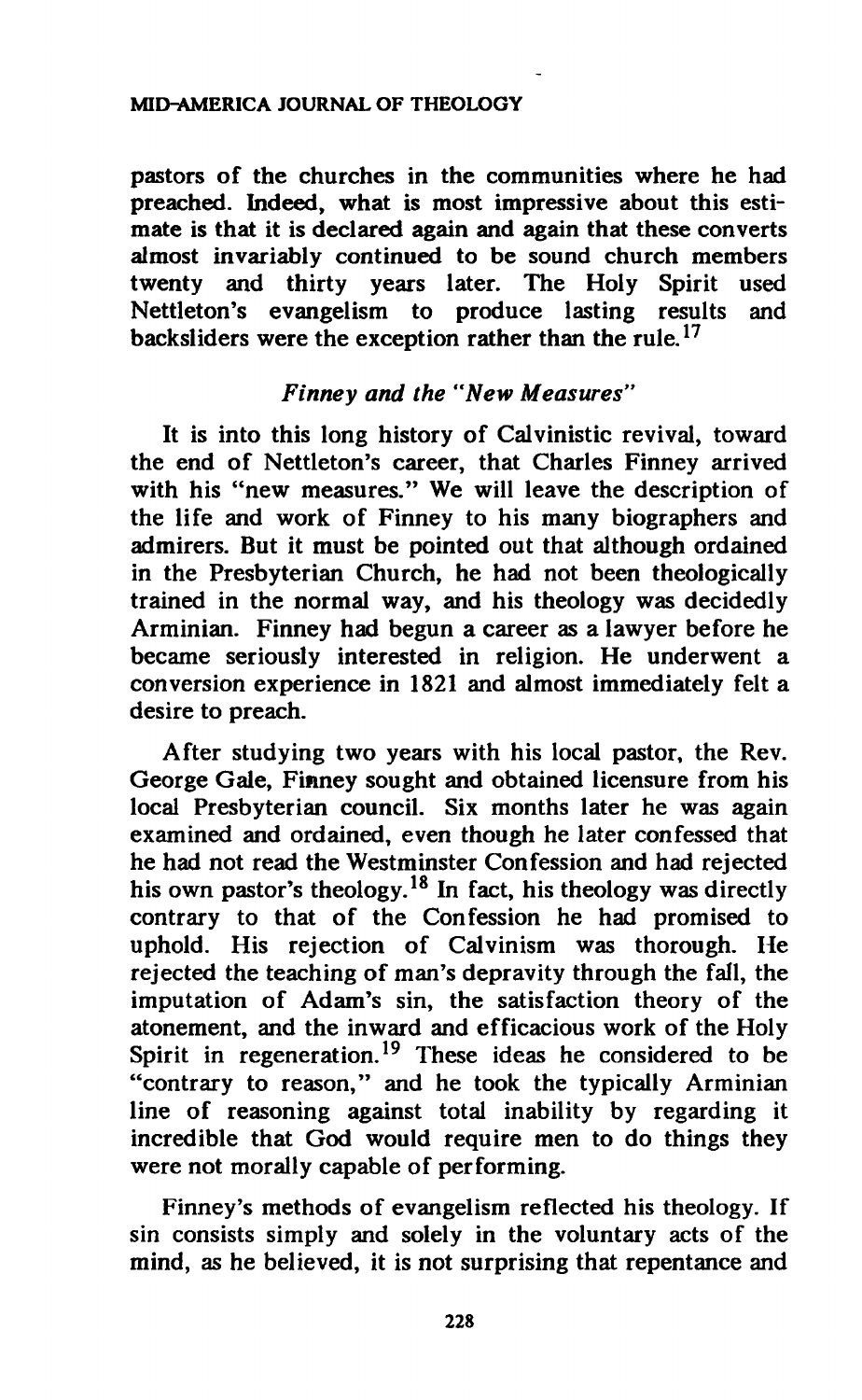**faith are to be seen as nothing more than a voluntary change of mind. Indeed, Finney saw the work of the Holy Spirit as a mere "moral suasion" similar to that of a man standing on the bank of a river urging his friends in a boat to avoid the rapids toward which they are drifting. He considered the doctrine of depravity to be totally contrary to sound evangelism. "Successful preaching, he maintained, must be based on the proposition that men have the full ability to convert themselves."<sup>20</sup>**

**A few brief quotes from Finney will serve to show how he believed people were to be persuaded to change their minds. His basic principle is the necessity of excitement. "God," he said, "has found it necessary to take advantage of the excitability there is in mankind, to produce them to obey."<sup>21</sup> "Men are so sluggish," he continued, "there are so many things to lead their minds off from religion and to oppose the influence of the Gospel, that it is necessary to raise an excitement among them, till the tide rises so high as to sweep away the opposing obstacles."<sup>22</sup> Even God was subject to this necessity: "And precisely so far as our land approximates to heathenism, it is impossible for God or man to promote religion in such a state of things but by powerful excitements."<sup>23</sup>**

**Furthermore, Finney specifically rejected the idea that revival of true religion is a work of God. First of all he holds that "there is nothing in religion beyond the ordinary powers of nature. It consists entirely in the right exercise of the powers of nature."<sup>24</sup> Again he says, "A revival is hot a miracle, nor dependent on a miracle in any sense. It is a purely philosophical result of the right use of the constituted means. . . . "<sup>25</sup> Finney does express some need for God's blessing, just as God's blessing is needed to harvest a crop after having planted the seed, but he emphatically stresses that the harvest of souls is just as natural and just as regular when the right means are used, as is the harvesting of wheat. Actually Finney took for granted the blessing of God upon his methods, far more than most farmers do the coming of seasonal rains.**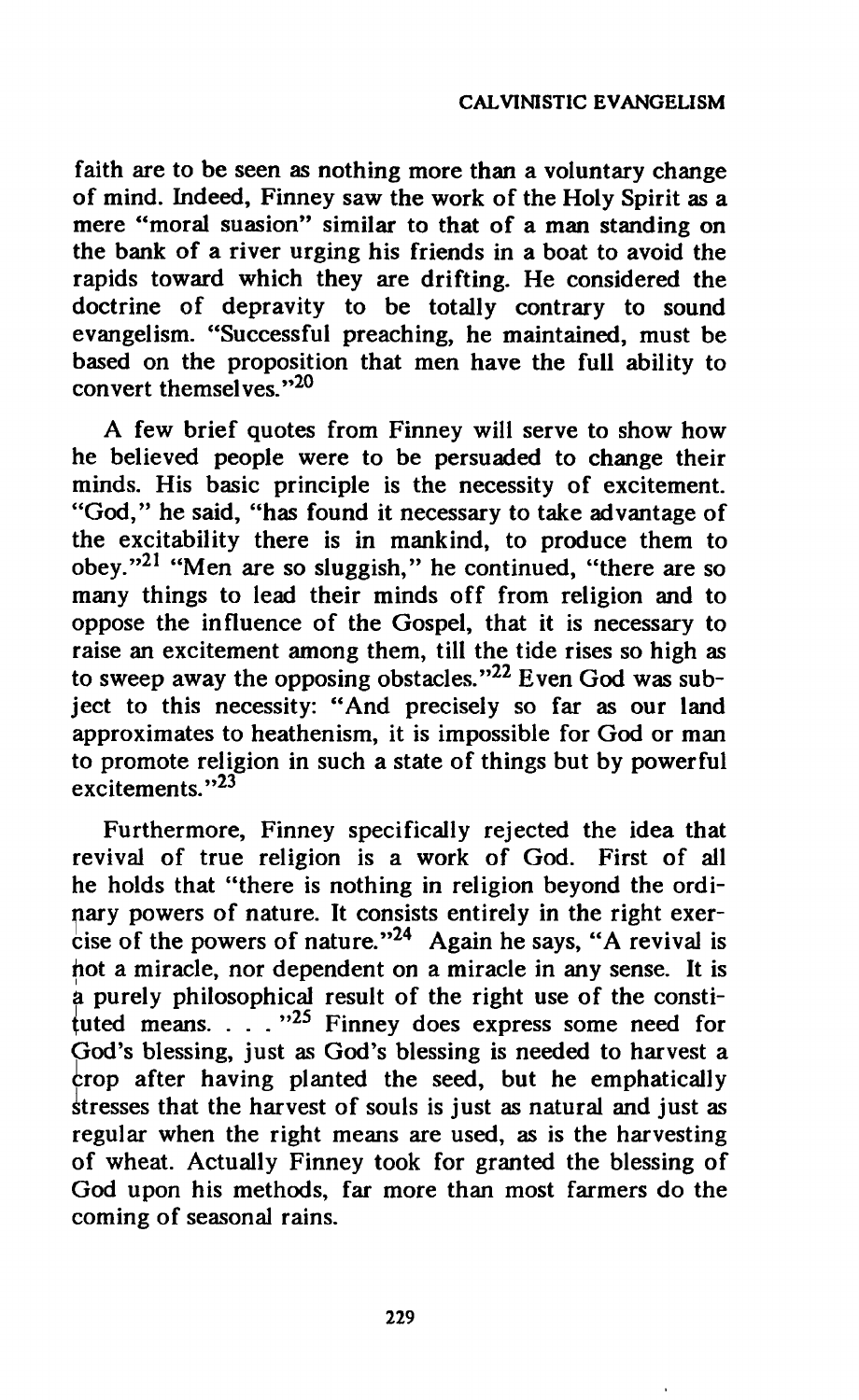### *Where Are We Today?*

**Now this man, with his theology and methodology, is rightly called the "Father of Modern Evangelism." Through his particular use of the "anxious bench" he is also the father of the so-called "altar call." The Presbygationists of New England were simply not able to stem the tide of Finneyism, and Finney's theology as well as his evangelistic methods soon won the day and became institutionalized at Oberlin College where Finney became a professor of Theology in 1836.<sup>26</sup>**

**Some of the Presbyterian and Congregationalist churches refused to accept Oberlin's graduates, but this resistance too eventually fell away and Finneyism swept away its rivals in most Protestant churches. By the end of the nineteenth century there remained fewer differences, either theological or methodological, among American churches, and Dwight L. Moody was able to mount immense evangelistic campaigns with the cooperation of many denominations.<sup>27</sup> No doubt the weakened Calvinism of the New England Theology is partly responsible for this capitulation. Lyman Beecher, the close friend of Nettleton quoted above, defected to the Finney side of the controversy soon after he and Nettleton had participated on the Calvinist side of a discussion with Finney and his followers.<sup>28</sup>**

### *Present Day Evangelism*

**That which constitutes "evangelism" in the minds of most Christians today follows the theology and methods of Charles Finney. The American churches have never escaped the disease of "Finneyism." As a result we have a situation throughout our nation similar to what Nettleton found in eastern Connecticut in 1811, a situation also repeated in Western New York state, which became known as the "burnt over" region as a result of Finney's revivals. Not only is there a real depreciation of the church and of the settled ministry, but the very word "Christian" has come to mean: someone "saved" at an "evangelistic meeting."**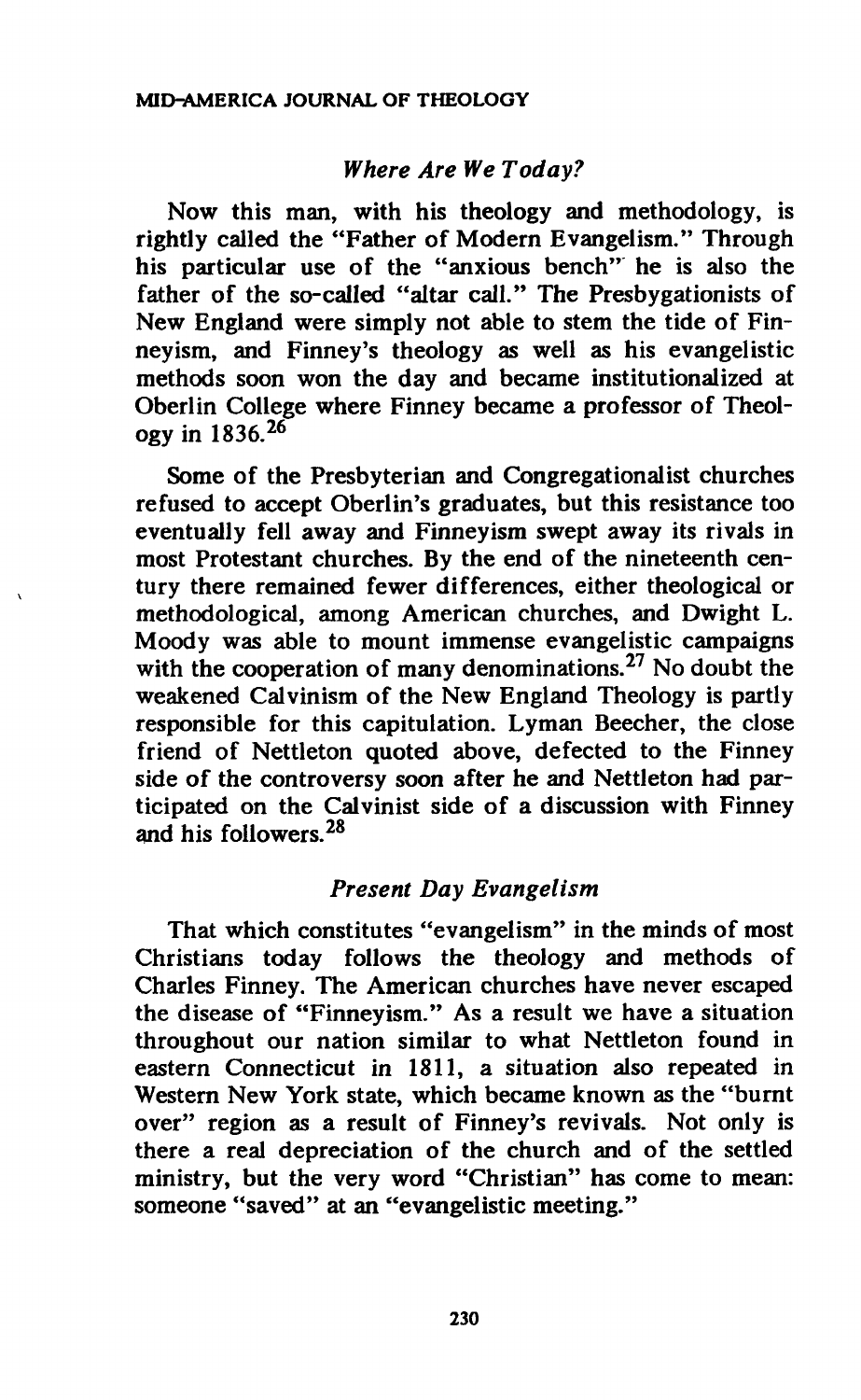**A further result of this kind of revivalism has been the rising of strange sects and cults from the ashes of the churches burned out with revival. This happened in the area of Davenport's work after the First Great Awakening, and on a far larger scale in western New York following the Finney crusades. Western New York state is the soil from which have sprung no less than four of the modern American pseudo-Christian cults, as well as several fringe denominations of Christianity. Mormonism, Seventh-Day Adventism, Christian Science and the Jehovah's Witnesses all grew up in the area of Finney's greatest activity and in the years immediately following that activity. Not surprisingly, a century and a half later, our whole nation has become a hotbed of strange cults and religions. This is in no small part due to the burnout effect of "new measures" evangelism in many of our larger cities.** 

**The parallel between the situation that came with the rise of Finney's new measures and the present religious climate in the United States can be seen by looking briefly at the warnings of a contemporary of Finney. The Rev. W. B. Sprague published in 1832, at the height of the Finney controversy, his** *Lectures on Revivals.* **While Rev. Sprague was very much in favor of seeking revival through Calvinistic preaching, he saw clearly the dangers in the new measures. In his book there is a chapter on the dangers associated with revivals and the list he gives bears an uncanny application to the so-called "evangelism" of today.** 

**Listed briefly, Sprague's dangers are these: 1) The cherishing of false hopes—for example that a particular body posture will be favorable to conversion, or even worse, that all that is necessary to be a Christian is the desire** *to* **be one. 2) Spiritual self-confidence in those who ought to bear themselves with the utmost humility before God and man. Sprague says, "Let anyone confidently ascribe his conversion to one moment, and you can expect little from him in the cause of Christ." 3) Censoriousness, particularly in looking down on others as "dead" Christians. 4) Inconstancy in religion, the here-today-gone-tomorrow kind that is epidemic in**  modern America. 5) Ostentation--the overstating of the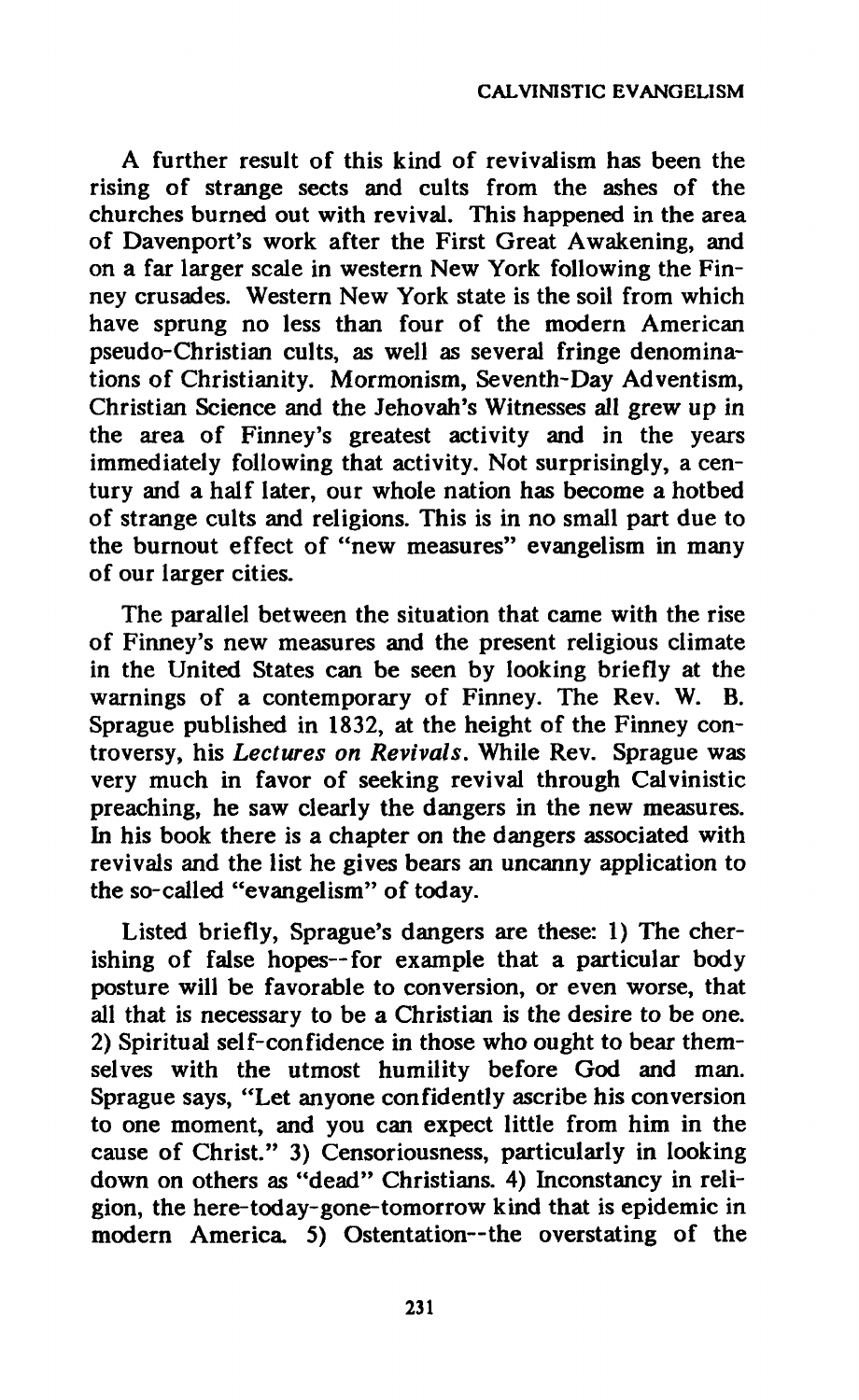**results of revival, either in the person or in the statistics reported. 6) Undervaluing divine institutions and divine truth; for example: undervaluing the church, and its ministry, and the Sabbath services. 7) Derogation of the ministerial office. How many pastors themselves do that by asking to be called by their first names? 8) Setting false standards of Christian character. The most glaring example of this is the "born again" movement in our country today. 9) Corruption of the purity of the church; for example: admitting people to the Lord's Supper with no probation.<sup>29</sup> These dangers are not only rampant around us but several of them are actually seen as virtues among those who promote socalled "evangelistic" ministries today.** 

# *Calvinism is the Sure Ground*

**Today, just as in the days of Nettleton and Sprague, Calvinism is the only sure and biblical alternative. As long as we look at our world through its own lenses, we will not see clearly and our evangelism will follow the wrong model. The viewpoint of our society, and particularly of that area of society that calls itself "Christian," is hopelessly tied to Finney's methods and to the Pelagian theology that lies behind them. Only by taking our stand upon biblical Calvinism can we expect to understand and even break through the modern morass.** 

**Evangelism first of all must be defined Calvinistically, that is biblically, not as separate from but as a part of the regular preaching of the Word of God. The New Testament**  *euangelion* **is not separated from the Word of God, but· it is the Word of God "which by the gospel is preached to you" (I Pet. 1:25). The apostle Paul commands Timothy do "make full proof of his ministry" by doing the work of an evangelist (II Tim. 4:5). "Faith comes by hearing, and hearing by the word of God" (Rom. 10:17). Scripture is abundantly clear: evangelism is not some esoteric work which settled pastors cannot perform but it is part and parcel of their central task of preaching God's Word. Asahel Nettleton was right in abominating the fact that many were seeking to be "evangelists" who were not fit to be settled pastors.<sup>30</sup>**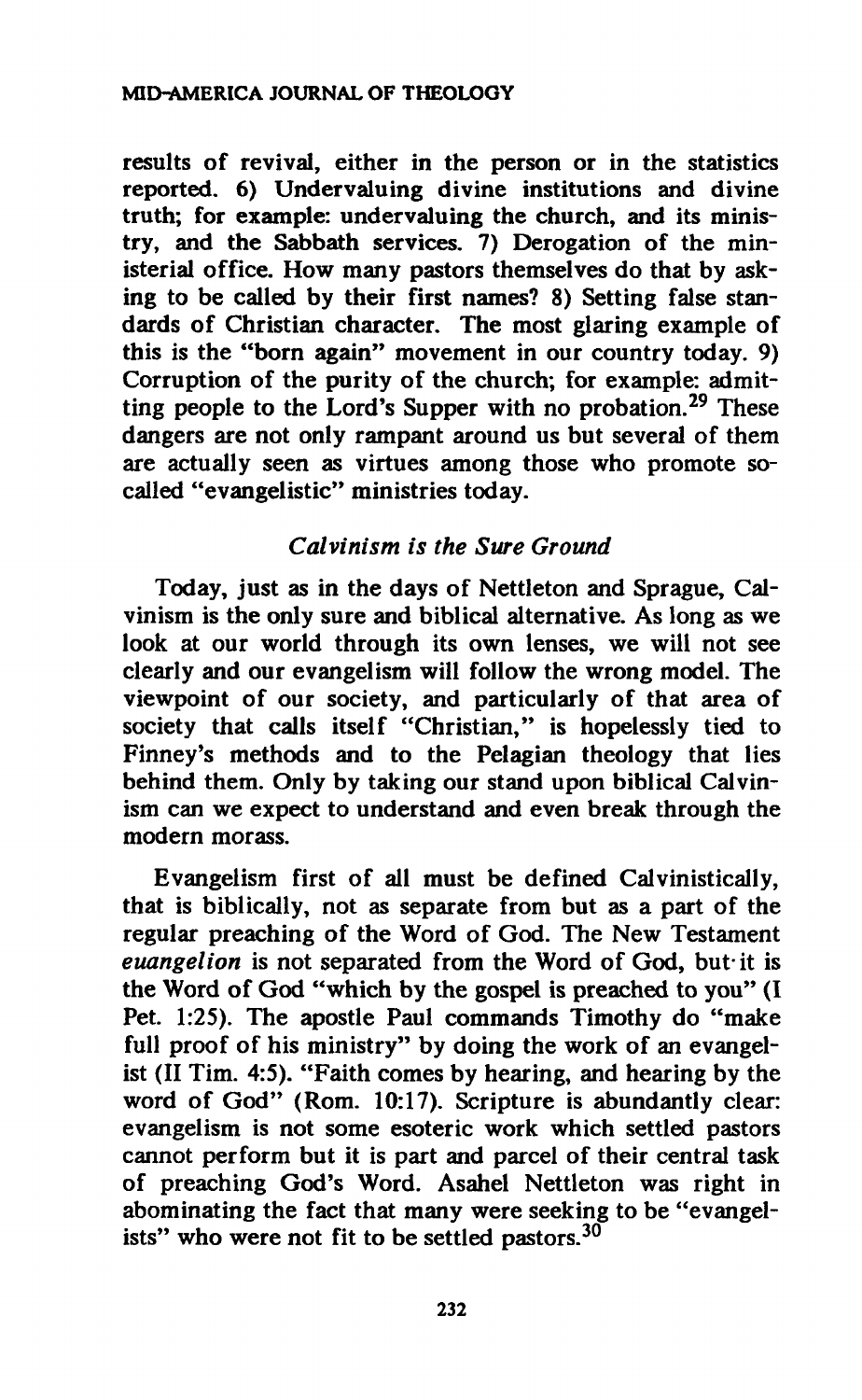#### **CALVINISTIC EVANGELISM**

**Secondly, evangelism is the work of the church, not of self-appointed itinerants or of television spectacularists. "How shall they preach except they be sent?" Paul asks. How indeed? Christ gave the great commission not to the world, but to the church. The book of Acts describes the work Christ did after his ascension in and through the church. Acts is a book of records, and of a church that kept records. The three thousand added following Pentecost were not revival statistics estimated by an expert on crowds; they were added to thè number of those who were already members of the church. The real test of evangelism is not how many came forward, but how many from outside the church have now joined a congregation.** 

**Thirdly, evangelism as a part of the preaching of God's Word must always be done in dependence that God will give the increase. Faith is the result of regeneration which is an act God accomplishes according to his schedule, not ours, when his Word is preached. The idea that a few sermons, even very good ones, are going to radically change a large number of those who hear in a very short time, finds no support in Scripture. Raising excitement may cause people to think they have undergone a radical change, particularly when conversion is seen as moving from the back to the front of the auditorium, but that is most often psychological deception. Preaching the Word of God** *is* **like planting crops: God does give increase, but he seldom does it instantaneously.** 

**Finally, and perhaps most importantly, preaching the gospel is dealing with sin. It is** *not* **persuading a morally neutral person to change the direction of his life. Calvinism swings on the hinge of total depravity; if this one is not true the others become unnecessary. In similar fashion, the beginning of the gospel is the preaching of sin by declaring the righteous demands of God's holy law. When the "evangelist" does not take sin as seriously as does biblical Calvinism, he will not understand his task. That is why the biblical call to "repent and believe the gospel" has been replaced by such moral persuasions as "invite Christ to be your personal savior," or "commit your life to Christ." That is also why**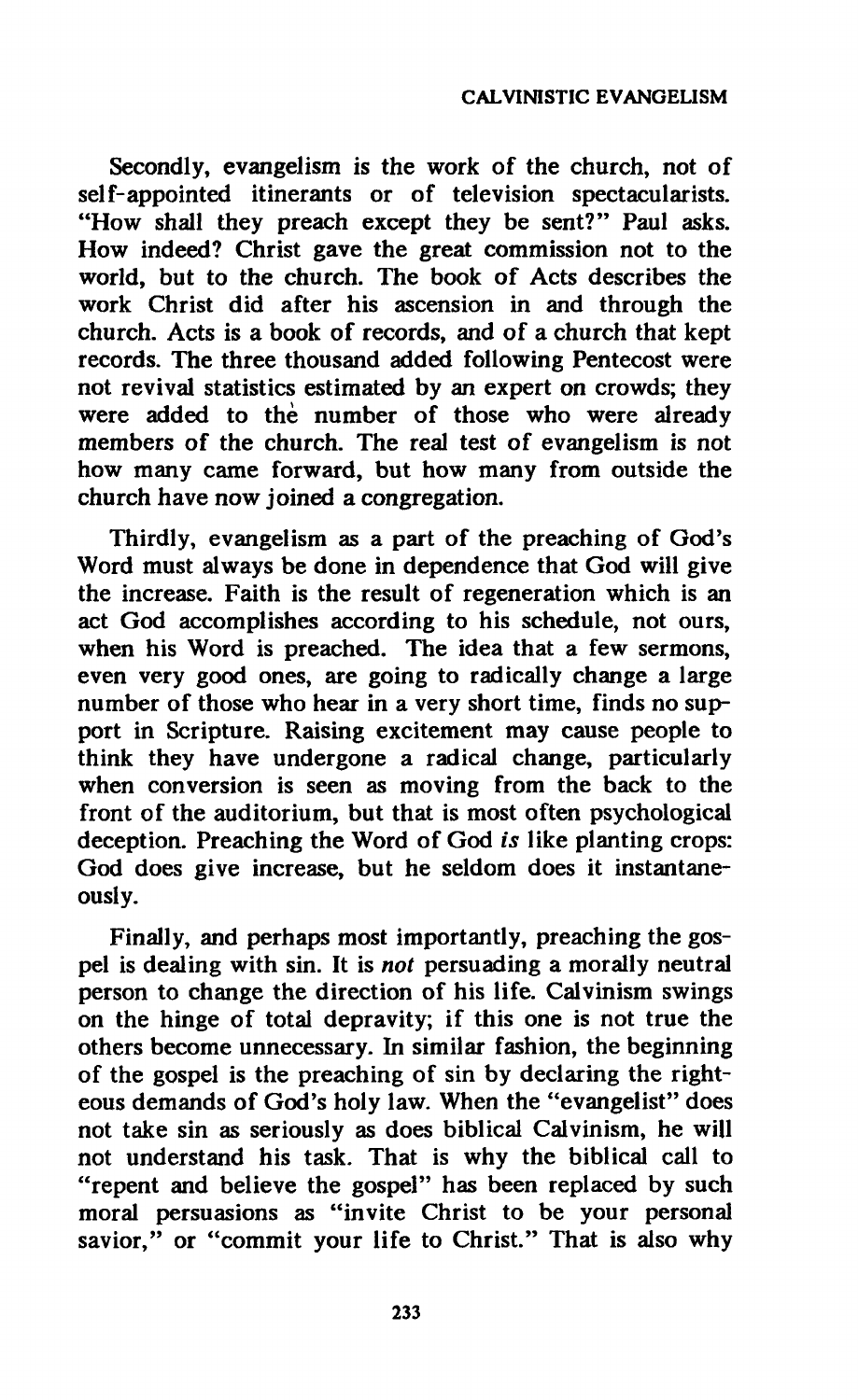**so-called "evangelistic meetings" are not worship services and they end with an "invitation" or an "altar call" rather than with a benediction.** 

**Evangelism is part and parcel of the preaching of the word of God. When that Word is faithfully preached, evangelism is being done. It is our calling in this institution to train men for the task of officially preaching the Word of God. But this institution is also dedicated to the idea that God's Word teaches Calvinism. Let us never be ashamed of that dedication. Historic Calvinism is not beside the gospel; it is the purest form of the gospel ever stated by mortal man. It is, indeed, "Christianity, rightly so called."** 

**This is an edited version of the academic convocation address delivered Thursday, September 3, 1987, at the beginning of the 1987-68 academic year.** 

### **NOTES**

- **1. William Warren Sweet,** *Revivalism in America* **(New York: Abingdon Press, 1944) 86.**
- **2. Died 1958.**
- **3. Sweet,** *Revivalism,* **28.**
- **4. Sweet,** *Revivalism,* **28.**
- **5. Sweet,** *Revivalism,* **66.**
- **6. Note the word "surprising" in the title of Edward's work** *A Narrative of Many Surprising Conversions.*
- **7. Sweet,** *Revivalism,* **56.**
- **8. Sweet,** *Revivalism,* **60.**
- **9. Schaff-Herzog Encyclopedia, Vol. V (Grand Rapids: Baker Book House, 1950) 364.**
- **10. Bennet Tyler,** *The Life and Labour of Asahel Nettleton*  **(Carlisle, PA:Banner of Truth Trust, 1975) 48-49.**
- **11. Tyler,** *Life and Labour,* **48-49.**
- **12. John F. Thornbury,** *God Sent Revival* **(Grand Rapids: Evangelical Press, 1977) 23.**
- **13. Cf. Thornbury,** *Revival,* **chapter 8 and Tyler,** *Life and Labour,* **p.55ff.**